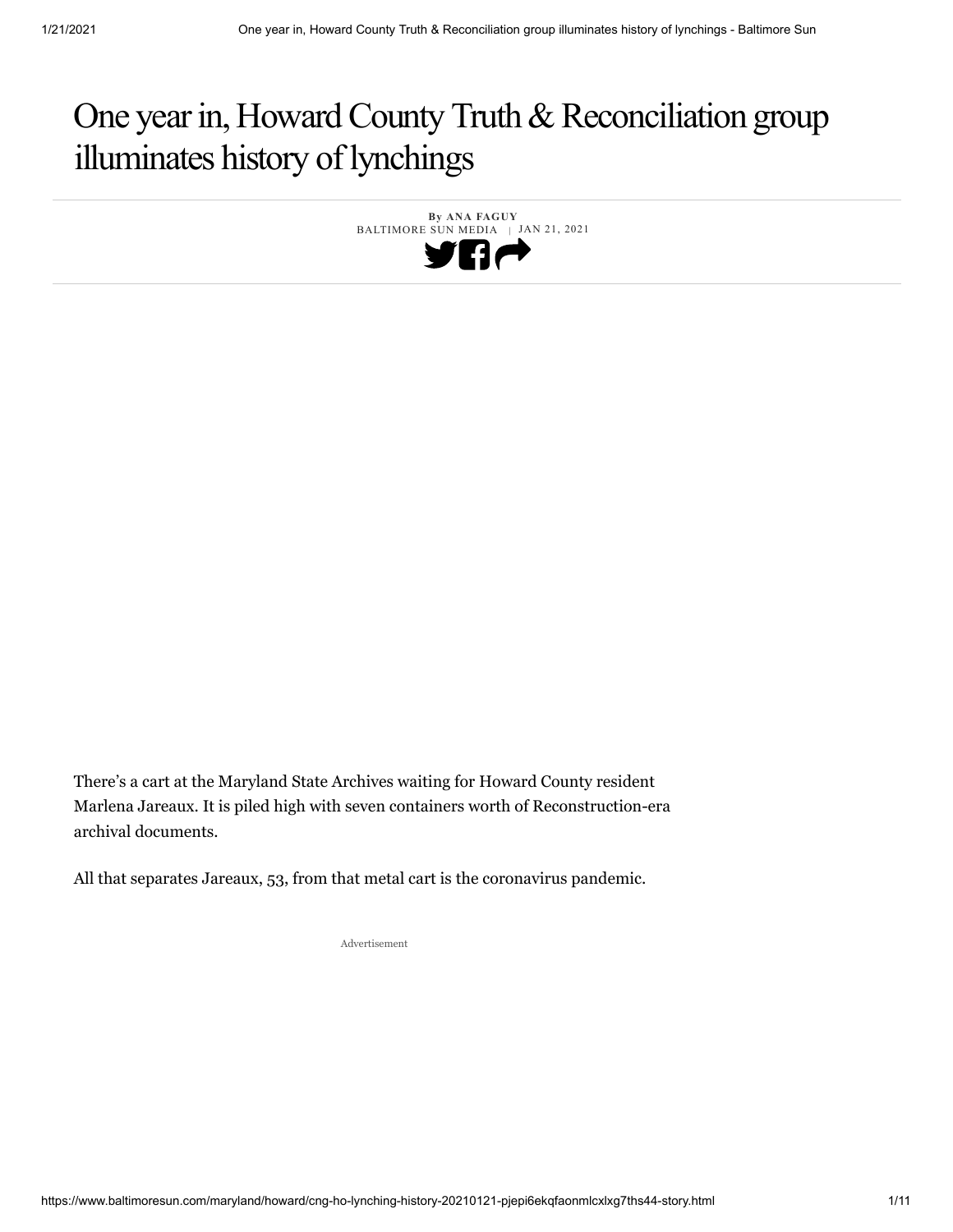Since March, she has visited the Annapolis facility six times, rapidly flipping through indexes and taking pictures on her iPad to revisit when she gets home as she pieces together Howard County's lynching history.

"It's a mad dash to amass as much I could get and then sort it later when I get home," Jareaux said. "Compressing two hours, it does make you research differently. It makes you much more judicious in terms of your allocation of time. It forced me to really do research from home."

ADVERTISEMENT

After each of her two-hour visits — limited because of pandemic restrictions, not her stamina — Jareaux sorts through her thousands of photos, backing them up and categorizing the day's findings, hoping she's found more segments of the story.

#### [Bringing a dark chapter to light: Maryland confronts its lynching legacy »](https://www.baltimoresun.com/maryland/bs-md-lynching-in-maryland-20180919-htmlstory.html#nt=interstitial-manual)

"I won't know what I'm looking for until I find it," she said.

She's not alone in her mission to complete the incomplete history Howard County currently recognizes and teaches in schools. In fact, Howard is among 18 counties in Maryland currently reckoning with their racist pasts.

Jareaux is one of the four founders of the **Howard County Truth & Reconciliation group**[, which has spent the past year piecing togeth](http://www.hocoltr.org/)er the history of lynching in Howard County. It is a layered one in which two African American men were killed and one was reported to be killed, but was not, in the late 19th century.

"Howard County is not a place that embraces at all the history of the county, the history of enslavement," she said.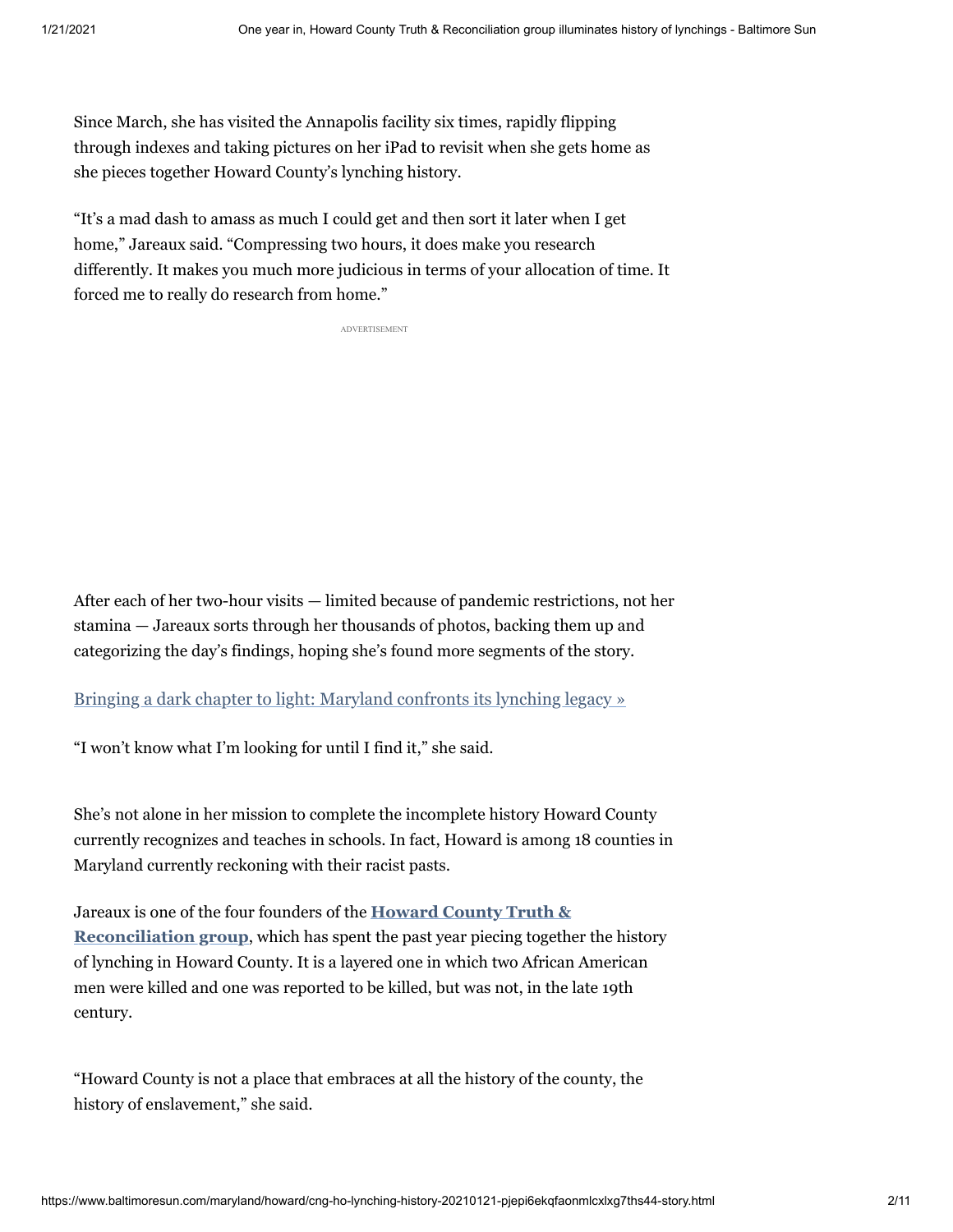In the year since it formed as part of a statewide effort called the Maryland Memorial Lynching Project, Howard County Truth & Reconciliation has been digging through remnants of the past, uncovering new and discarded information, and subsequently sharing and explaining the findings to residents via Facebook and emailed newsletters.

More than **[40 African Americans were lynched in Maryland](https://news.baltimoresun.com/maryland-lynchings/)** between 1854 and 1933 by white mobs, according to Maya Davis, 40, who works as a research archivist and legislative liaison for the Maryland State Archives.

"We've been mandated to research and get to the truth and hold hearings in the community," Davis said of her role.



The founding members of the Howard County Truth & Reconciliation group, from left, Gina Richardson, Marlena Jareaux, Lynn Mumma and Annora Bailey, stand by the wall to the rear of the old Howard County jail in Ellicott City on Monday. The group has spent the past year piecing together the history of lynching in Howard County. (Dylan Slagle / Baltimore Sun Media Group)

## **How itstarted**

On Dec. 14, 2019 — before the coronavirus pandemic had taken root in the United States — the **[Maryland Memorial Lynching Project](https://www.mdlynchingmemorial.org/)** hosted a meeting at the Owen Brown Interfaith Center in Columbia. Jareaux was one of approximately 30 attendees.

The Maryland Memorial Lynching Project is a nonprofit organization that formed in March 2018. According to its website, it "works to advance the cause of reconciliation in our state by documenting the history of racial terror lynchings,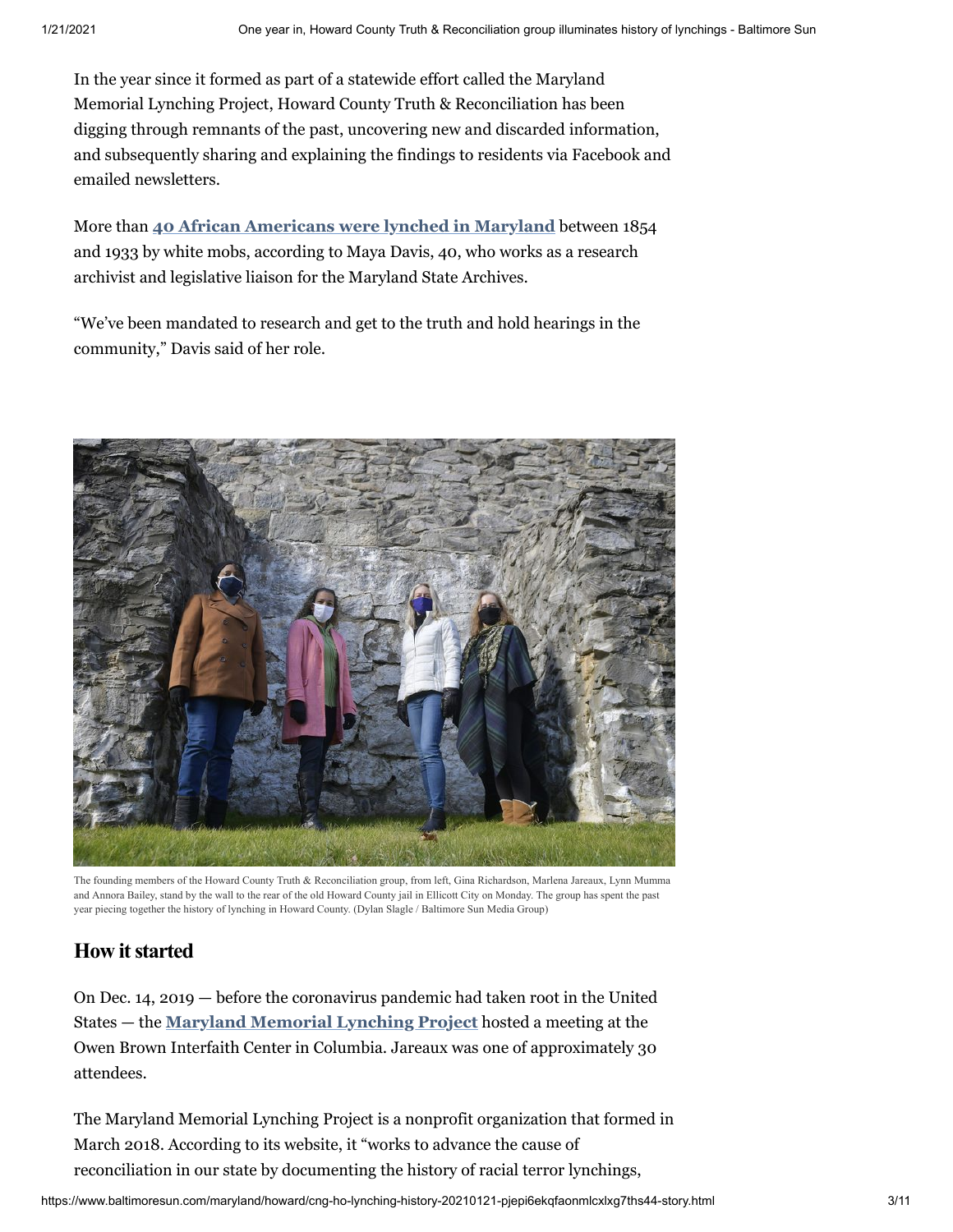advocating for public acknowledgment of these murders and working to honor and dignify the lives of the victims."

Jareaux said the statewide group held the meeting in Columbia to gauge community interest in forming a local group to look at the lynching activity that happened in Howard.

When the question was directly posed to the audience — "Raise your hand if you're interested in doing this research?" — Jareaux's hand shot up above attendees' heads.

"No one was raising their hands. So I raised my hand," she said.

When she walked into the interfaith center that night, Jareaux had been a concerned citizen attending a local meeting.

"I left that meeting with the understanding that things have to and should happen differently because of the history that's largely unknown," Jareaux said.

The Maryland Lynching Memorial Project seeks remembrance and reconciliation »

About a month later, Jareaux and three other women from the meeting — Lynn Mumma, Gina Richardson and Annora Bailey — founded the Howard County Truth & Reconciliation group in the cafe area at Wegmans in Columbia.

The group had a choice: They could work alongside the Maryland Memorial Lynching Project or go it alone. They walked away that cold January night in agreement. If they were going to do this work, they would do it their way and on their own.

"Our opinion is that each community [is] unique. We don't want to do the cookiecutter way," Jareaux said.

In the months that followed, the group held meetings at the Miller Branch library in Ellicott City, mapping out research plans. Then, in mid-March, the pandemic reached Howard County.

## **Not alone**

Howard is not the only county looking into its past with lynching. There are 18 counties in the state with documented lynchings. Thirteen of those counties are working alongside the Maryland Memorial Lynching Project to document their histories, while five, including Howard, are going it alone.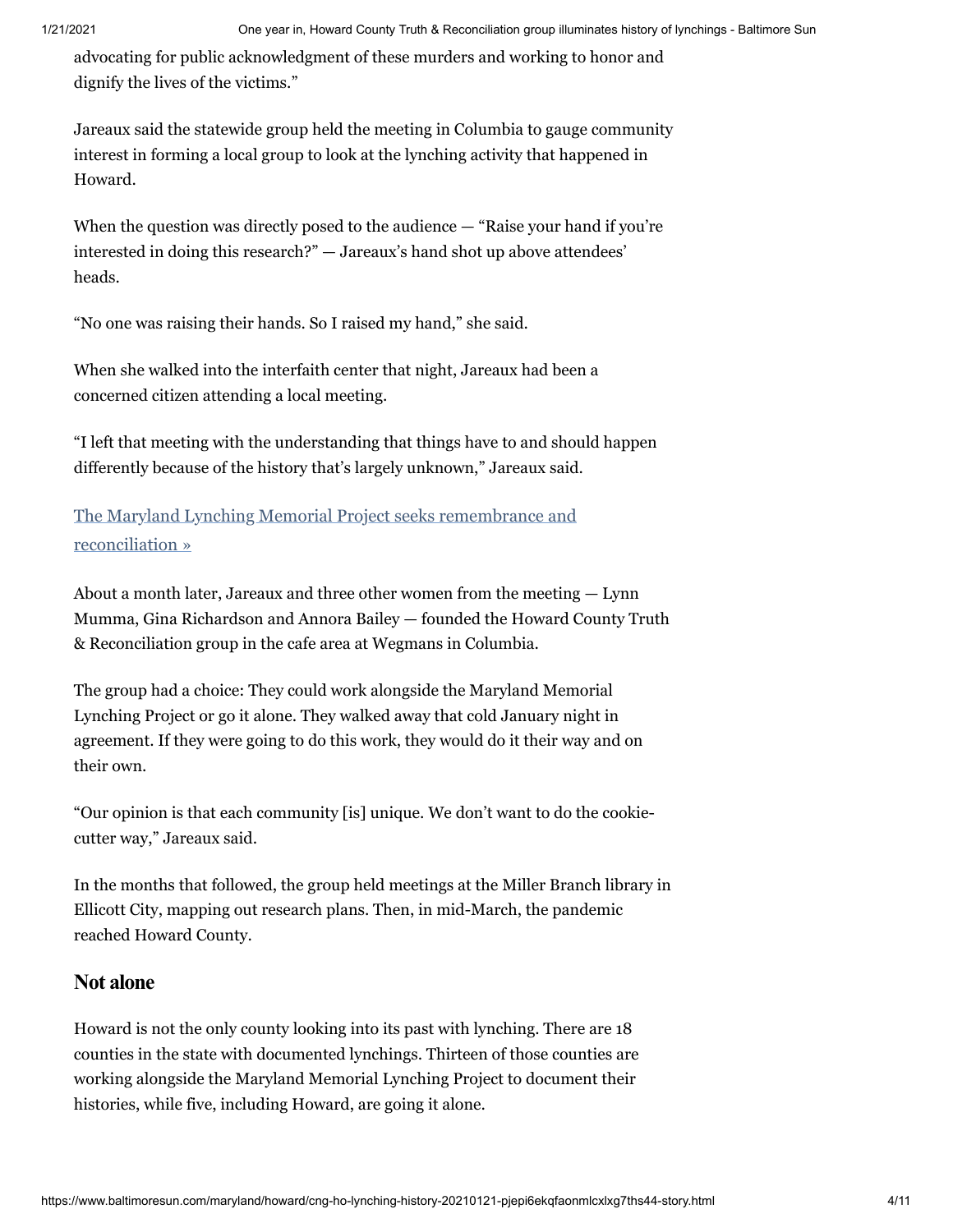The effort first began after Del. Joseline A. Peña-Melnyk, a Prince George's Democrat, sponsored legislation in 2019 to form a state-backed lynching commission.

In April 2019, Maryland Gov. Larry Hogan signed the legislation into law, creating the **Maryland Lynching Truth and Reconciliation Commission** to investigate and document lynching cases in the state.

The state commission is set to conduct public hearings in the 18 jurisdictions where lynchings are known to have occurred, giving individuals the opportunity to share personal or familial local histories that could be beneficial to county and state histories. The commission submitted an interim report in September and will release a final report in December 2023. Howard County's hearing is currently scheduled for January 2022.

"The commission is the first of its kind in the United States, and as such, holds the potential to serve as a model for communities across the country that continue to bear the weight of the brutal history of racial terror lynching," the commission's interim report reads.

Shawn Gladden, executive director of the Howard County Historical Society, said the society had identified a few attempted lynchings before the formation of the Howard County Truth & Reconciliation group but had not gone into the detail the group has.

"Now someone is coming in and giving context and some story, instead of it being another location that has a black mark with regards to lynchings in Maryland," said Gladden, 46.

"It brings that story to the forefront and gives us the opportunity to look at this with some fresh academic eyes."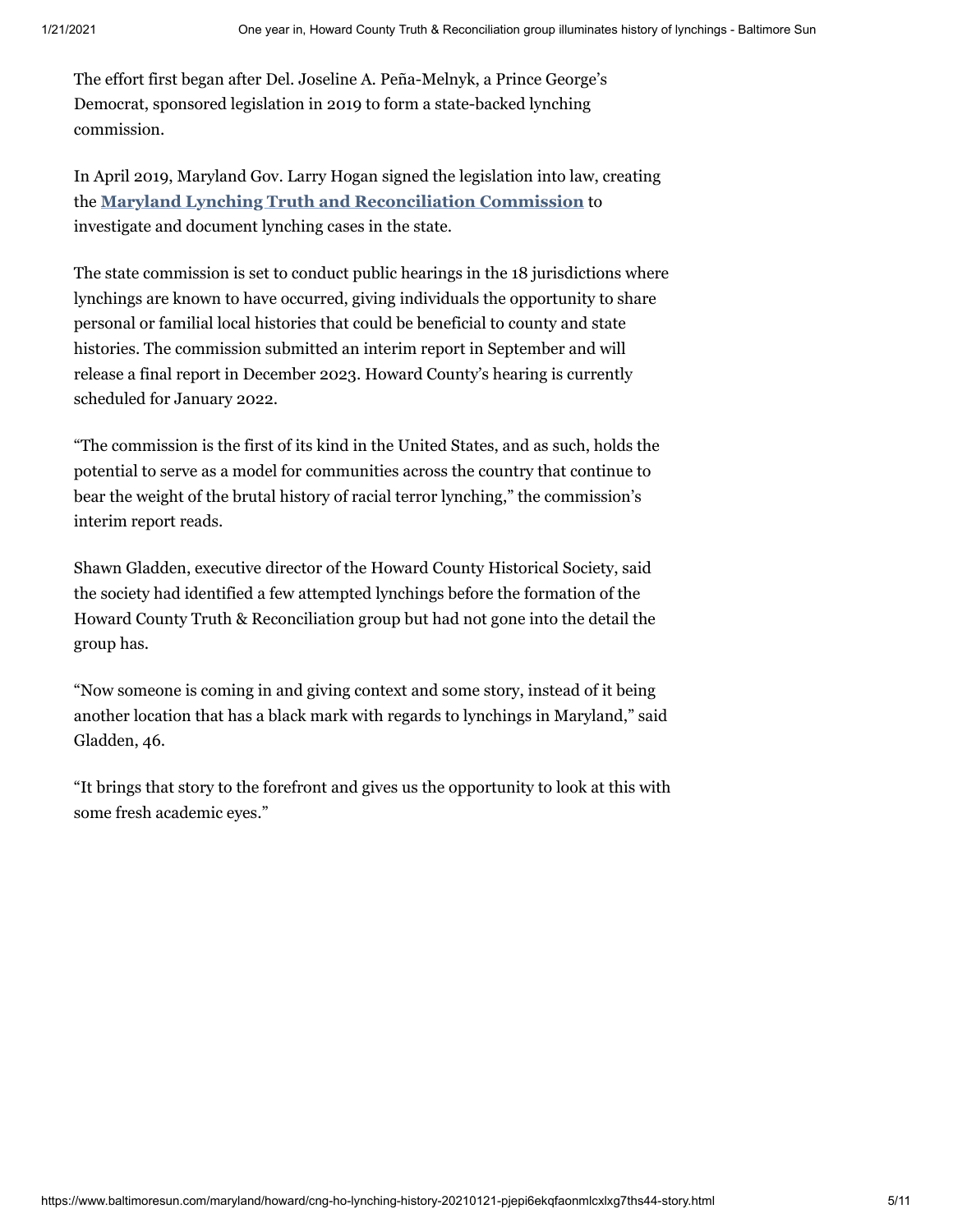

The Howard County commissioners are recognized on a stone marking an 1878 addition to the old Howard County jail in Ellicott City. Both of Howard County's known lynchings in the late 19th century involved men being abducted from the jail by a mob. (Dylan Slagle / Baltimore Sun Media Group)

# **Understanding lynching**

Davis spends her days at the Maryland State Archives researching the antebellum period of slavery, digging up old newspaper ads to build narratives of enslaved individuals, an effort she described as "a labor of love." Most recently she has been researching coroners' requests as a way of piecing together more parts of an individual's story.

"We want to tell a fuller story than how their life ended," Davis said.

To collect information across the state and within the counties, researchers and archivists are heavily reliant on information in the public record, which is a challenge given how common erasure was at the time, Davis said.

There are a few universal themes when it comes to lynching in the Reconstruction era in the U.S. According to Davis, a lot of the incidents being researched right now are of individuals falsely accused of crimes. A bulk of the lynchings currently being investigated across the state are for accusations of raping a white woman.

Davis said the public messaging of the time was one of white supremacy: "This could be you too if you don't adhere to the way we think things should go."

"It's setting a tone in the community to all the Black people in the community that white supremacy reigns," Davis said. "Your community needs to stay in its place."

Davis said there are lynchings that likely went unrecorded over time.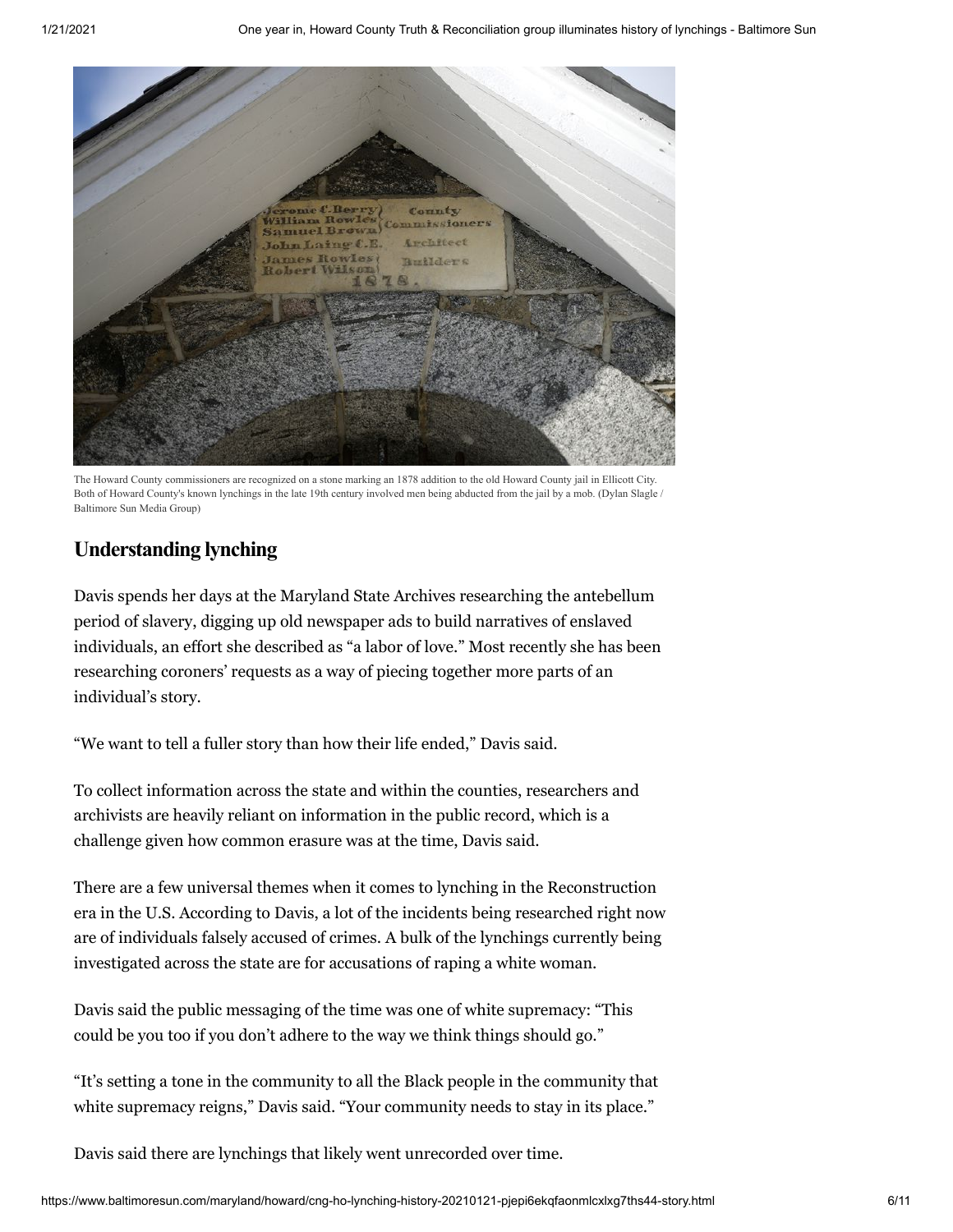Towson residents working to memorialize 1885 lynching of 15-year-old Howard Cooper »

"Anyone who does history for a living knows African American history is whitewashed," Gladden said. "[The Howard County Truth & Reconciliation] work allows us to have a much better and inclusive look at our county and our state's history."

Beyond the specific cases likely missing from records, Gladden said Reconstruction is an under-researched time in U.S. history.

"I think that for a very long time the stories of African Americans in this country were coming from the top down," Gladden said.

Historians spent time digging through archives and material that originated from court cases. Telling history from a document standpoint presents a black-and-white perspective of history, Gladden said. That's the lens through which lynching in Maryland has been viewed until the statewide research began.

"Telling the stories from the bottom up with these oral histories, that's what's missing from Howard County African American history," he said. "In the end, we're going to have a much, much better understanding of that era of our history and the African American aspect of our own history as well."

## **Howard's history**

According to Howard County Truth & Reconciliation, there are two known lynchings and one "near lynching" that took place in Howard County from 1884 to 1895.

The "near lynching" the group has completed researching is that of the Rev. Hezekiah Brown.

The "near lynching" of Brown in December 1884 was a result of newspapers, including The Baltimore Sun, reporting that a "colored man has been ordered to leave" for allegedly marrying a white woman, which was considered miscegenation and illegal. Through her research, Jareaux found that Brown was already married at that time. Despite newspapers reporting Brown's lynching "13 miles west of Ellicott City," records show he was not killed.

This case follows the common narrative of the time of a Black man raping a white woman, Davis said.

The first known lynching in Howard County took place Sept. 18, 1885. Nicholas Snowden was killed after being abducted from the Ellicott City jail by a mob.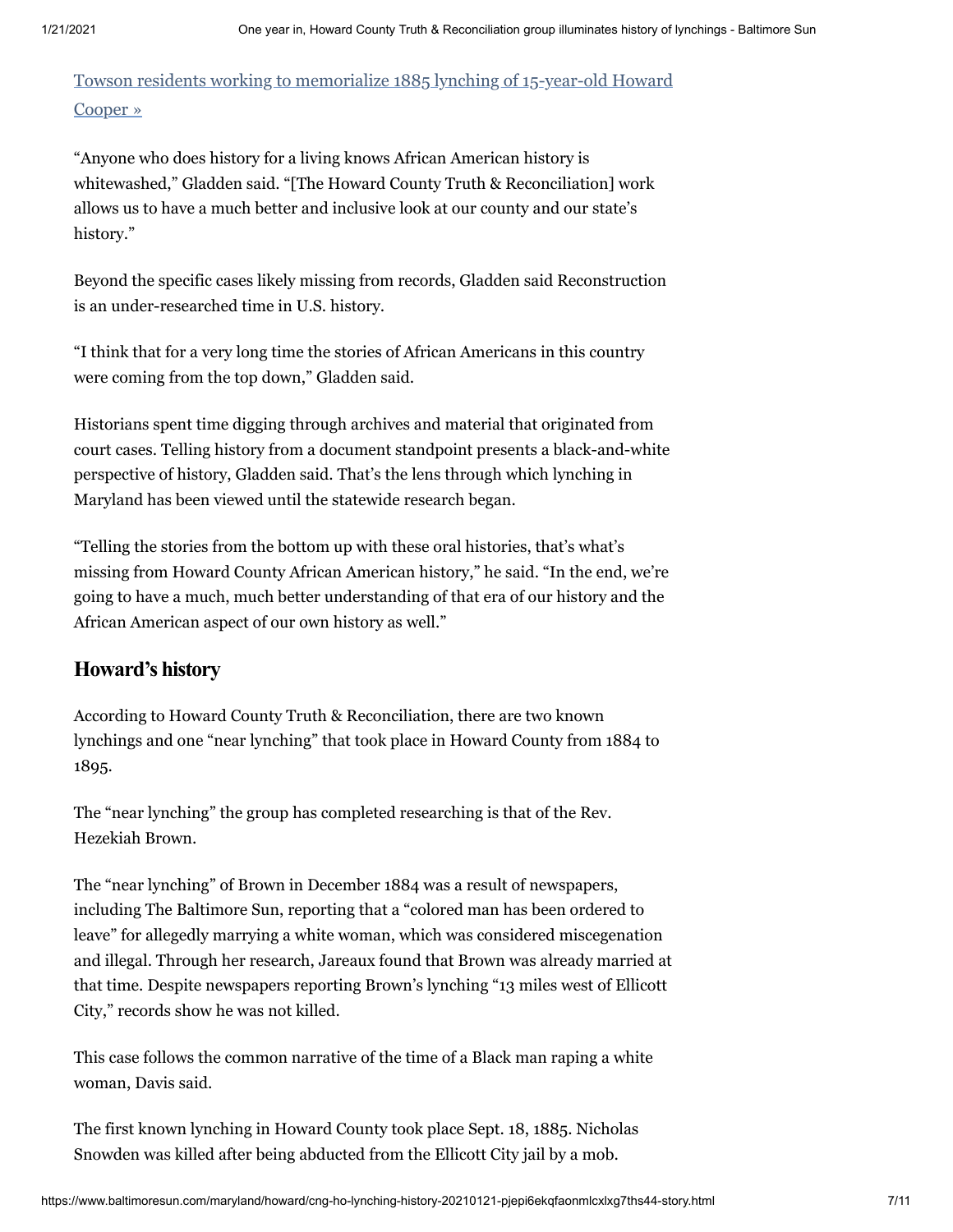Jareaux and the group are still collecting and archiving information surrounding the Snowden case, but so far they concluded that it was a combination of two factors: hysteria prevailing and individuals not having faith in the existing systems.

"Hysteria took over. People took the law into their own hands; they didn't wait until the system could do it," Jareaux said.

Jacob Henson Jr. was killed May 28, 1895, marking the second lynching in Howard County. Henson was killed while standing trial for the murder of a white shopkeeper, Daniel F. Shea, who he worked for on Main Street in Ellicott City. Like Snowden, he was abducted from the Ellicott City jail by a mob.

Descendants of Henson are working with the group to collect information and complete research surrounding his death. So far, the group has found that Henson's case changed the process of where individuals accused of crimes in Maryland were to be kept. After Henson's lynching, then-Gov. Frank Brown ordered that any person awaiting execution would be tried locally then transferred to the State Penitentiary in Baltimore to be executed.

"The three cases in Howard were in line with what was going on [at the] time," Davis said. "Not one lynching was there anyone ever committed to jail for killing folks of color. It's no surprise that no one was charged. Who's going to charge them when [white] folks were watching or participating?"



The founding members of the Howard County Truth & Reconciliation group, from left, Lynn Mumma, Marlena Jareaux, Annora Bailey and Gina Richardson, stand in front of the old Howard County jail in Ellicott City on Monday. The group has spent the past year piecing together the history of lynching in Howard County. (Dylan Slagle / Baltimore Sun Media Group)

# **Community engagement**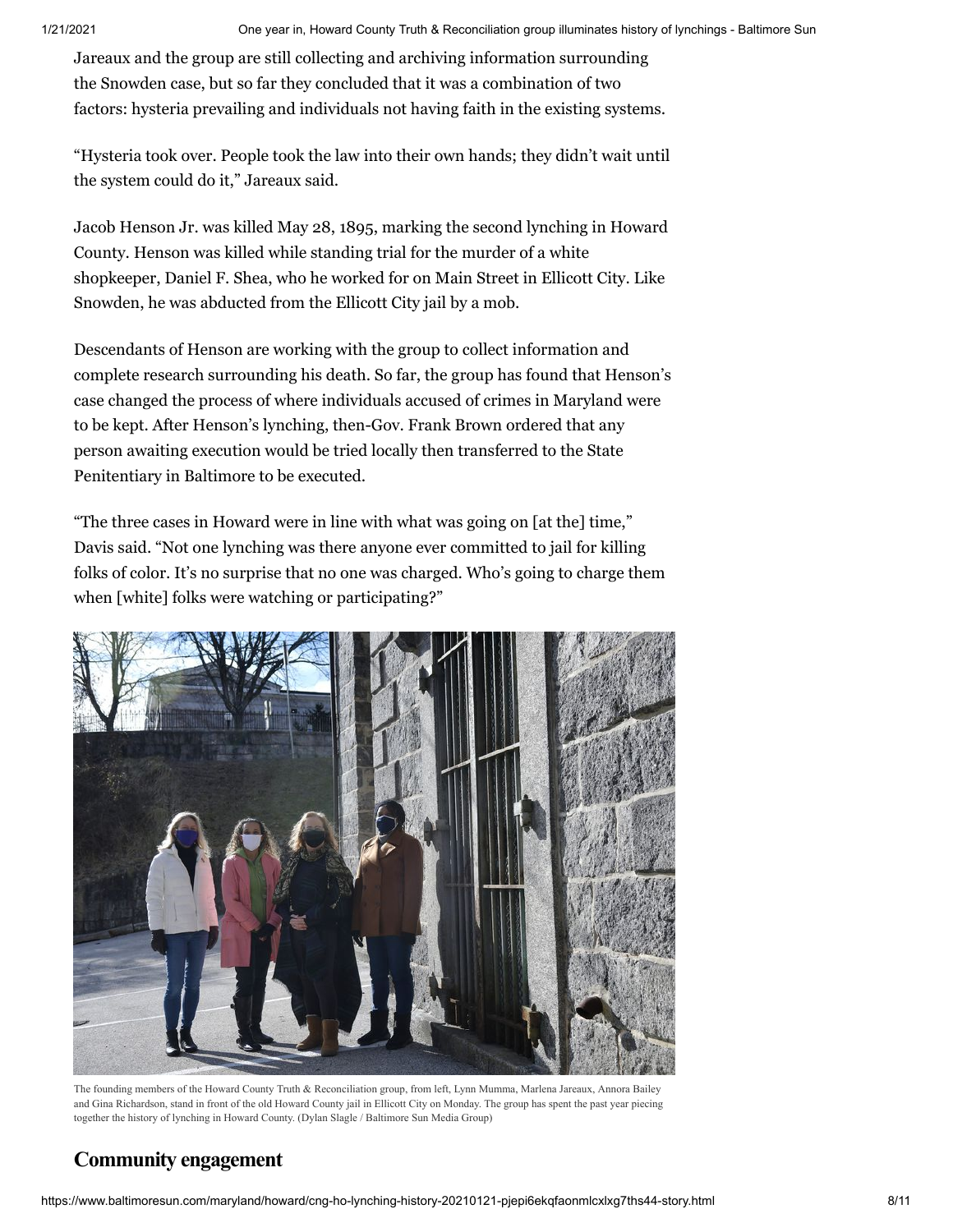From the beginning of the state process in 2019, community engagement has been layered into the work.

Jareaux continues posting updates on her research findings on the Howard County Truth & Reconciliation Facebook group and in emailed newsletters to 69 subscribers.

Questions asked and comments made continue to point the group in new directions.

Like when C. Vernon Gray, the first Black Howard County Council member who served from 1982 to 2002, joined the group and began tracking Jareaux's findings. The two subsequently spent hours on the phone discussing the county's history.

"We still have a long way to go in this country and this county," Gray said. "I think it's important that people know what has happened. Things that happened a long time ago still resonate now. These things are passed down subliminally or subconsciously. People have to know that unless you learn the lessons of history you're bound to repeat them."

Beyond virtual interactions, the biggest form of community engagement in the project is through the role of the state commission's public hearings, set to begin next year.

Davis, one of the public hearing committee members, will oversee public testimony at the Howard hearing. This will provide the dual opportunity of informing many county residents with unfamiliar stories and providing family members with the chance to share their history.

"It gives people an opportunity to counter what's in the government record because the government record has bias," Davis said. "It gives us an idea to see how these histories have affected present-day African Americans."

Carroll County group aiming to acknowledge lynching history, begin 'process of healing and reconciliation' »

Davis said the commission relies on communities across the state to bring people, including descendants, to the public hearings. There is a lot of information that exists in oral histories that does not exist in public record, she said.

"It is our hope that people are willing, both who are descendants of victims but also [descendants of] who took part in the lynchings, [to come to the public hearing]," Davis said. "A lot of children were there and present when the lynchings took place, but that is not a choice. I imagine that it has a great impact on white children who witness this."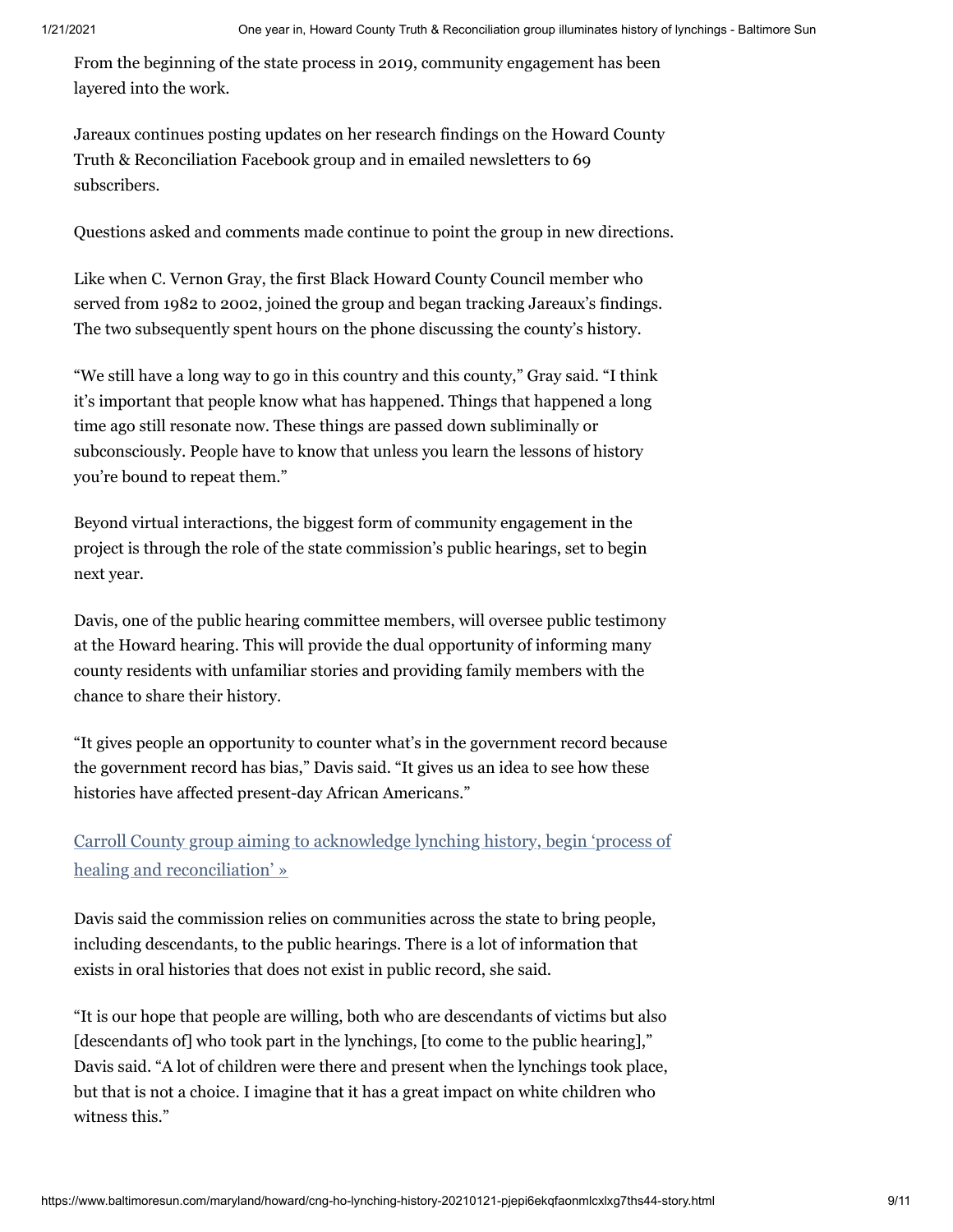Davis suggested hearing from descendants of those white children would also be helpful to create a complete history.

"To have this be a successful venture, one there would be some closure for the families; two we will have done an exhaustive study of what is in the government record and make that available to the public; three [there will be an] improvement on public safety," Davis said. "Making sure that in our history we tell a balanced narrative."

#### **The end goal**

For now, Jareaux and the other members of the Howard County Truth & Reconciliation group are sifting through archives to put together complete histories of Brown, Snowden and Henson to present next year.



 Howard County Times: Top Stories Newsletter Weekdays

Daily highlights from Howard County's number one source for local news.

ENTER YOUR EMAIL ADDRESS

Discovering and documenting the true history is the first step in this process, Jareaux said.

"We believe you cannot have reconciliation until you know what you need reconciliation for," she said.

The truth chapter, Davis said, will bring some closure to the families personally affected. By the end of this, Davis hopes they will be able to prove whether certain individuals were innocent or guilty.

"We have to get to the truth first before we see what reconciliation looks like," Davis said.

In the future, Davis expects other states to follow in Maryland's footsteps, forming their own statewide commissions.

#### **LATEST HOWARD COUNTY**

Ellicott City historian Charlotte Holland remembered for love of history and music | MOSTLY MAIN

1h

One year in, Howard County Truth & Reconciliation group illuminates history of lynchings 5:29 AM